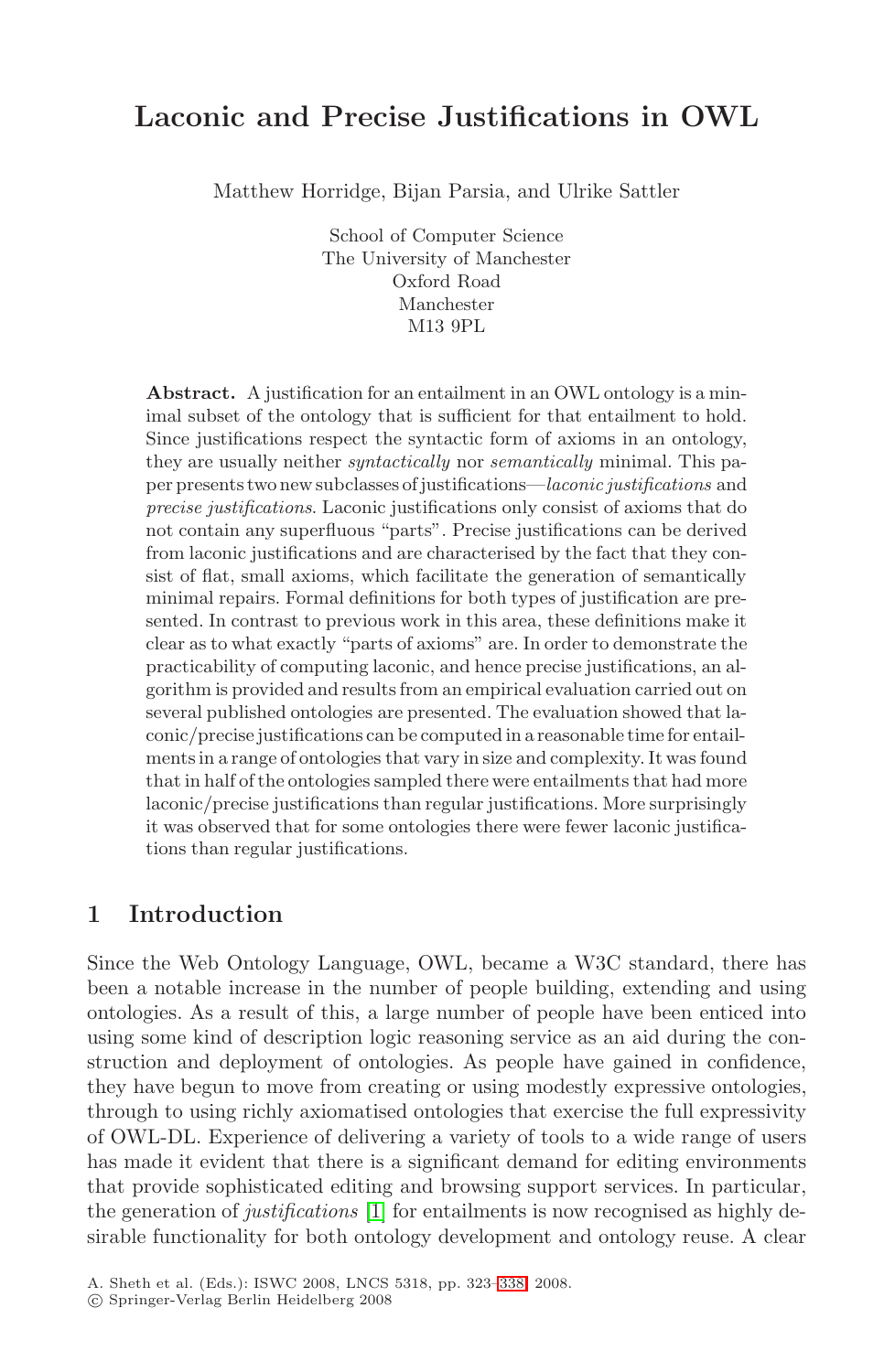demonstration of the need for *practical* explanation services that provide justifications was demonstrated by the fact that many users switched from Protégé 3.2 to Swoop purely for the benefits of automatic explanation facilities.

The ability to obtain justifications for entailments was originally exposed to the masses in the ontology editing and browsing tool Swoop [2]. Since then, other OWL tools, such as Protégé-4 [3], OWLSight,<sup>1</sup> and Top Braid Composer<sup>2</sup> have adopted the ability to generate these justifications, showing the importance of explanations to end users.

Intuitively, a justification is a set of axioms from an ontology that is sufficient for an entailment to hold. A key aspect of justifications is that they operate on the level of *asserted* axioms. That is, the axioms in a justification directly correspond to axioms that have been asserted in the ontology in which the entailment holds. Therefore, if an ontology contains "long" axioms, for example, ones containing many complex class expressions, then there may be *parts* of axioms in a justification that are not required for the e[nta](#page-15-3)ilment that is supported by the ju[sti](#page-15-4)fication. For example, consider the set of axioms  $\mathcal{J} = \{A \sqsubseteq B \sqcap C, C \sqsubseteq D \mid A \sqsubset \neg D\}$  which entails  $A \sqsubset \bot$ . The right hand side of first axiom in the set  $D, A \sqsubseteq \neg D$  which entails  $A \sqsubseteq \bot$ . The right hand side of first axiom in the set contains the conjunct B. However, this conjunct does not play any part in causing contains the conjunct B. However, this conjunct does not play any part in causing A to be unsatisfiable. In this sense, if this set of axioms is a justification for  $A \sqsubseteq \bot$ <br>then it could be more "fine-grained"—it should be somehow possible to indicate then it could be more "fine-grained"—it should be somehow possible to indicate that only "part" of the first axiom is required for the entailment  $A \subseteq \perp$  to hold Justifications that only contain parts of axioms that are relevant for the hold. Justifications that only contain parts of axioms that are relevant for the entailment to hold, have been referred to as "fine-grained" justifications [4], and also "precise justifications" [5].

While there is a general feeling that fine-grained justifications should only consist of the *parts of axioms* that are relevant to the entailment in question, there have not been any attempts to produce a rigourous formalisation of these kinds of justifications. This means that while it is cut and dried as to what exactly a justification is, the same cannot be said for fine-grained justifications. In particular, it is not clear what it means to talk about *parts of axioms*. Not only does this make it difficult for implementers to be sure they can generate fine-grained justifications in a sound and complete manner, it also makes it difficult to compare the approach taken by one system in generating fine-grained justifications to the approach taken by other systems.

<span id="page-1-0"></span>The purpose of this paper is to identify the desirable characteristics of finegrained justifications, propose a formal definition for these types of justifications, and show how they can be computed for OWL-DL. In order to demonstrate that computing these justifications according to this definition is feasible, an algorithm is provided, which is evaluated on a sample of published ontologies.

## **2 Preliminaries**

Throughout this paper, the following nomenclature is used.

<sup>1</sup> http://pellet.owldl.com/ontology-browser/

<sup>2</sup> http://www.topbraid.org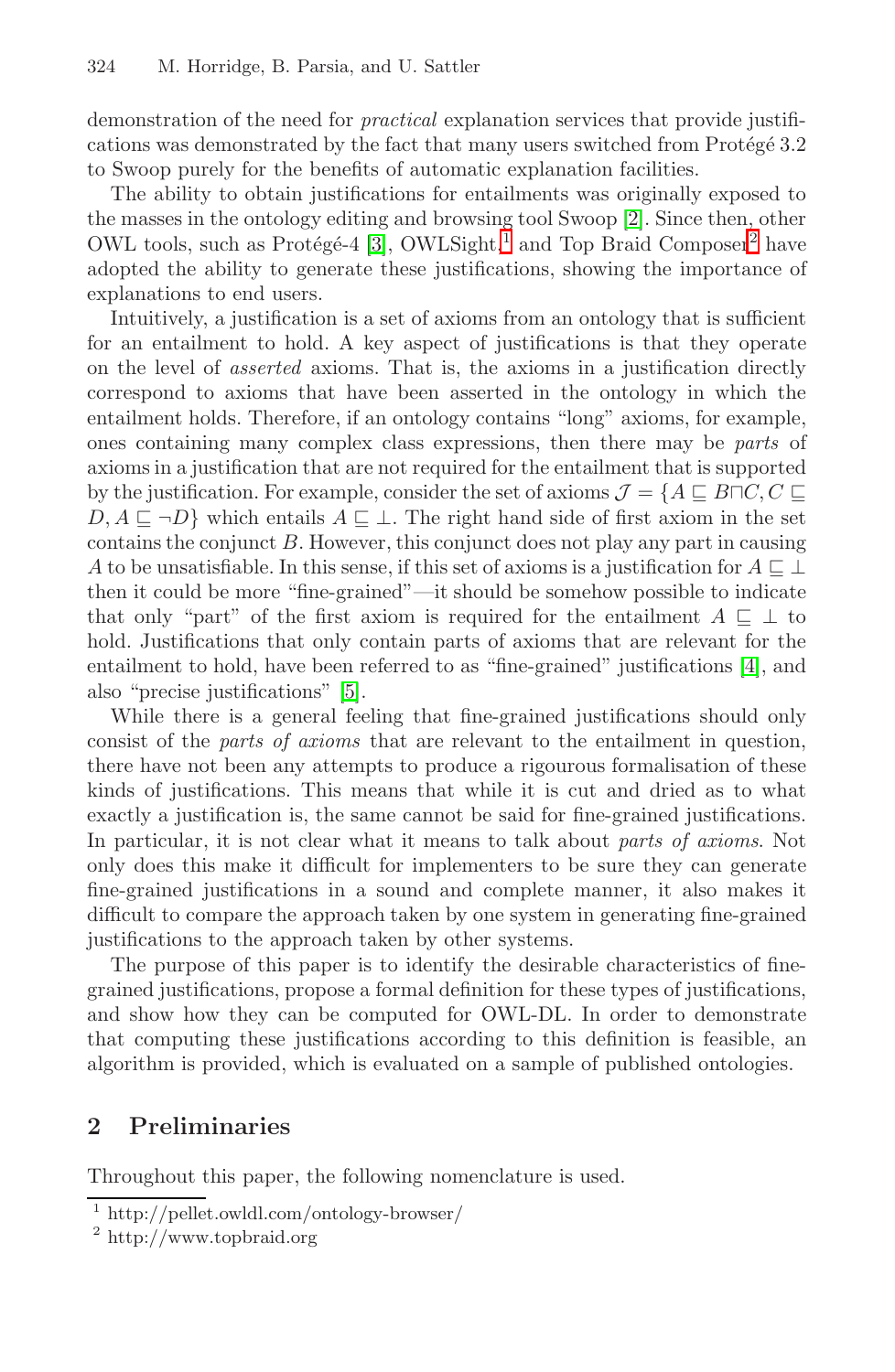- $\alpha$  an axiom; subscripts and primes are used to denote different axioms
- $|\alpha|$  refers to the length of  $\alpha$
- $\mathcal{O}$  an ontology<br>  $\delta(\mathcal{O})$  a set of axic
- a set of axioms that is the result of a structural transformation on  $O$
- $\eta$  an arbitrary entailment that is assumed to hold in some ontology or set of axioms
- $\mathcal{O}^{\star}$ the deductive closure of an ontology  $O$
- $(\delta(\mathcal{O}))^*$ the deductive closure of the structural transformation of  ${\mathcal O}$
- $\mathcal{O}^+$  a subset of the deductive closure of an ontology  $\mathcal O$
- S a set of sets of axioms
- $J$  a justification
- $\mathcal{L}$  a description logic, e.g.  $\mathcal{ALC}$ ,  $\mathcal{SHOIQ}$

A, B, C, D, E are used as concept names, R and S as role names, n and  $n'$ are place holders for positive integers.  $\mathcal T$  refers to a T-Box,  $\mathcal R$  a Role-Box and A an A-Box.

Given an [on](#page-15-5)tology,  $\mathcal{O}$ , and a description logic  $\mathcal L$  the *deductive closure* of  $\mathcal O$ , is written as  $\mathcal{O}_{\mathcal{L}}^*$ , where  $\mathcal{O}_{\mathcal{L}}^* = {\alpha \in \mathcal{L} \mid \mathcal{O} \models \alpha}$ . In other words the deductive<br>closure contains all well formed C-axioms that are entailed by the ontology  $\mathcal{O}$ closure contains *all* well formed  $\mathcal{L}$ -axioms that are entailed by the ontology  $\mathcal{O}$ . When it is clear from the context, the subscript  $\mathcal L$  is dropped.

An axiom  $\alpha'$  is said to be *weaker* than another axiom,  $\alpha$  iff  $\alpha \models \alpha'$  and  $\alpha' \not\models \alpha$ .

**OWL and Description Logics.** This paper focuses on OWL-DL or its rough syntactic variant  $\mathcal{SHOIN}(\mathcal{D})$  [6], but the approach can be applied to other description logics such as  $\mathcal{SROTQ}$ , which will underpin the next version of OWL.

For the pu[rp](#page-15-0)[os](#page-15-6)[es](#page-15-7) of this paper, an *ontology* is regarded as a finite set of  $\mathcal{SHOIN}$  axioms  $\{\alpha_0, \ldots, \alpha_n\}$ . An axiom is of the form of  $C \sqsubseteq D$  or  $C \equiv D$ ,<br>where C and D are (possibly complex) concept descriptions or  $S \sqsubseteq R$  or  $S = R$ where C and D are (possibly complex) concept descriptions, or  $S \subseteq R$  or  $S \equiv R$ <br>where S and R are (possibly inverse) roles OWL contains a significant amount of where  $S$  and  $R$  are (possibly inverse) roles. OWL contains a significant amount of syntactic sugar, such as  $DisjointClasses(C, D)$ , FunctionalObjectProperty(R) or  $Domain(R, C)$ , however, these kinds of axioms can be represented using subclass axioms [6].

<span id="page-2-1"></span><span id="page-2-0"></span>**Justifications.** A justification [1,7,8] for an entailment in an ontology is a *minimal* set of axioms from the ontology that is sufficient for the entailment to hold. The set is minimal in that the entailment does not follow from any proper subset of the justification. It should be noted that there may be several, potentially overlapping, justifications for a given entailment.

**Definition 1 (Justification).** *For an ontology* <sup>O</sup> *and an entailment* η *where*  $\mathcal{O} \models \eta$ , a set of axioms  $\mathcal{J}$  is a justification for  $\eta$  in  $\mathcal{O}$  if  $\mathcal{J} \subseteq \mathcal{O}$ ,  $\mathcal{J} \models \eta$  and if  $\mathcal{J}' \subsetneq \mathcal{J}$  then  $\mathcal{J}' \not\models \eta$ .

# **3 Motivation for Fine-Grained Justifications**

Justifications have proved to be very useful in general. However, there are at least four reasons that motivate the investigation of fine-grained justifications: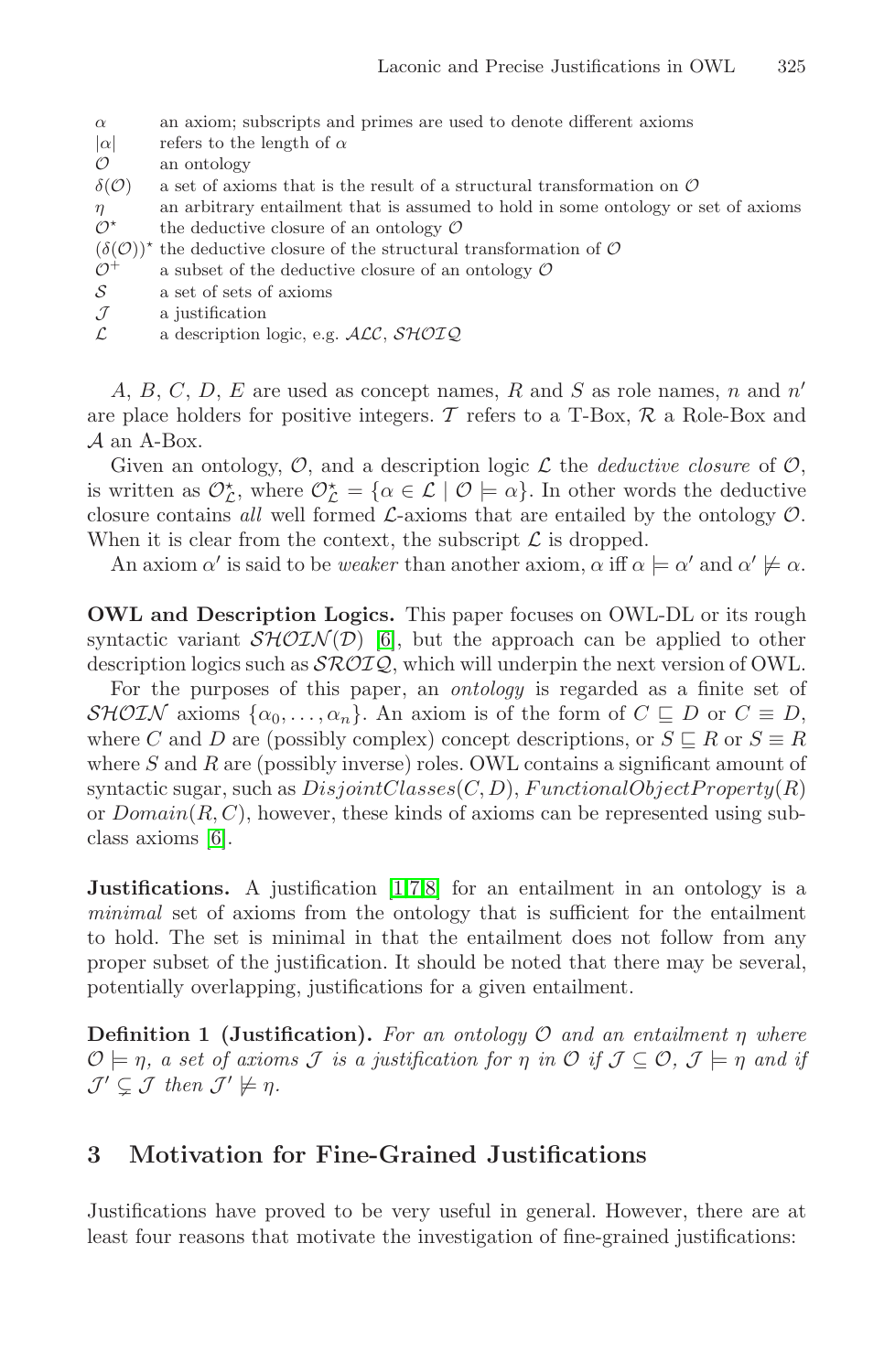- 1. An axiom in a justification can contain irrelevant parts. Consider  $\mathcal{O} = \{B \sqsubseteq$ <br> $C \sqcap D \sqcap F \sqcap F \sqsubseteq F \sqsubseteq C$  learly  $\mathcal{O}$  is a justification for  $B \sqsubseteq F$  but the  $C \sqcap D, D \sqsubseteq E$   $\models B \sqsubseteq E$ . Clearly,  $O$  is a justification for  $B \sqsubseteq E$ , but the first conjunct in the first axiom is irrelevant for this entailment and might first conjunct in the first axiom is irrelevant for this entailment and might *distract* a user from identifying the relevant parts. It is arguable that focusing a user's attention on the relevant parts of an axiom can make it easier for them to understand a justification.
- 2. A justification can conceal relevant information. Consider  $\mathcal{O} = \{B \sqsubseteq \neg C \sqcap D \mid B \sqsubset B \sqsubset \neg D \mid B \sqsubset B \sqsubset B \}$  is unsatisfiable for two distinct reasons but  $D, B \subseteq C \sqcap \neg D$   $\models B \sqsubseteq \bot$ . B is unsatisfiable for two distinct reasons, but<br>there is only a single justification for it (containing both axioms from (2) If there is only a single justification for it (containing both axioms from  $\mathcal{O}$ ). If this entailment is broken by deleting one of the axioms then modelling errors could be introduced—it may be that the repaired ontology should contain  $B \sqsubseteq D \sqcap \neg C$ . We refer to this condition as *internal masking*.<br>Instifications can mask relevant axioms Consider  $O - I B \sqsubset I$
- 3. Justifications can mask relevant axioms. Consider  $\mathcal{O} = \{B \sqsubseteq D \sqcap \neg D \sqcap C, B \sqsubseteq \neg C \sqcup \sqsubseteq B \sqsubset \sqcup$  There is no justification in  $\mathcal{O}$  for  $B \sqsubset \sqcup$  that includes  $\neg C$   $\models B \sqsubseteq \bot$ . There is no justification in  $\mathcal{O}$  for  $B \sqsubseteq \bot$  that includes  $\{B \sqsubset \neg C\}$  vet it clearly plays a role in entailing the unsatisfiability Users  $\{B \sqsubseteq \neg C\}$ , yet, it clearly plays a role in entailing the unsatisfiability. Users working with justifications would most likely be unaware of this. We refer to working with justifications would most likely be unaware of this. We refer to this condition as *external masking*
- 4. Multiple justifications can conceal a fine-grained core. In certain cases there may be multiple justifications for an entailment but fewer fine-grained justifications for the same entailment. Consider  $\{A \sqsubseteq B \sqcap C, B \sqsubseteq D\}$  and  $A \sqsubseteq B \sqcap F$   $B \sqsubseteq D$  as two justifications for  $A \sqsubseteq B$ . There is just one  ${A \sqsubseteq B \sqcap F, B \sqsubseteq D}$  as two justifications for  $A \sqsubseteq B$ . There is just one<br>fine-grained justification:  $A \sqsubset B \sqcap D$  Besides making the entailment fine-grained justification:  $\{A \sqsubseteq B, B \sqsubseteq D\}$ . Besides making the entailment<br>easier to understand, this scenario might also indicate modelling errors or easier to understand, this scenario might also indicate modelling errors or redundancies.

A common point running through all of the above is the issue of repair. Since a justification is a subset of an ontology, and consists of *asserted* axioms, it is relatively straightforward, and intuitive, to devise a repair for the ontology that breaks the entailment in question: Given some undesired entailment  $\eta$  that holds in an ontology  $\mathcal{O}$ , and a set of justifications  $\mathfrak J$  for  $\eta$ , a simple method of breaking the entailment is to choose one axiom from each justification  $\mathcal{J} \in \mathfrak{J}$  and remove these chosen axioms from  $\mathcal{O}$ . However, from the above examples, it should be fairly clear that when working with "regular" justifications there is a potential to "over repair" an ontology so that more entailments are lost than is necessary. In this sense, it is desirable that any definition of fine-grained justifications should result in justifications that make it easy to devise and enact a minimal and consistent repair of an ontology. Ideally, the underlying repair process should mimic the intuitive process of repair when working with regular justifications one axiom from each fine-grained justification should be identified as a candidate for removal from the ontology or some suitable variant.

# **4 Related Work**

In [5], Kalyanpur et al. propose an algorithm for computing "precise" justifications. The algorithm rewrites axioms into smaller axioms in order to obtain the relevant "parts".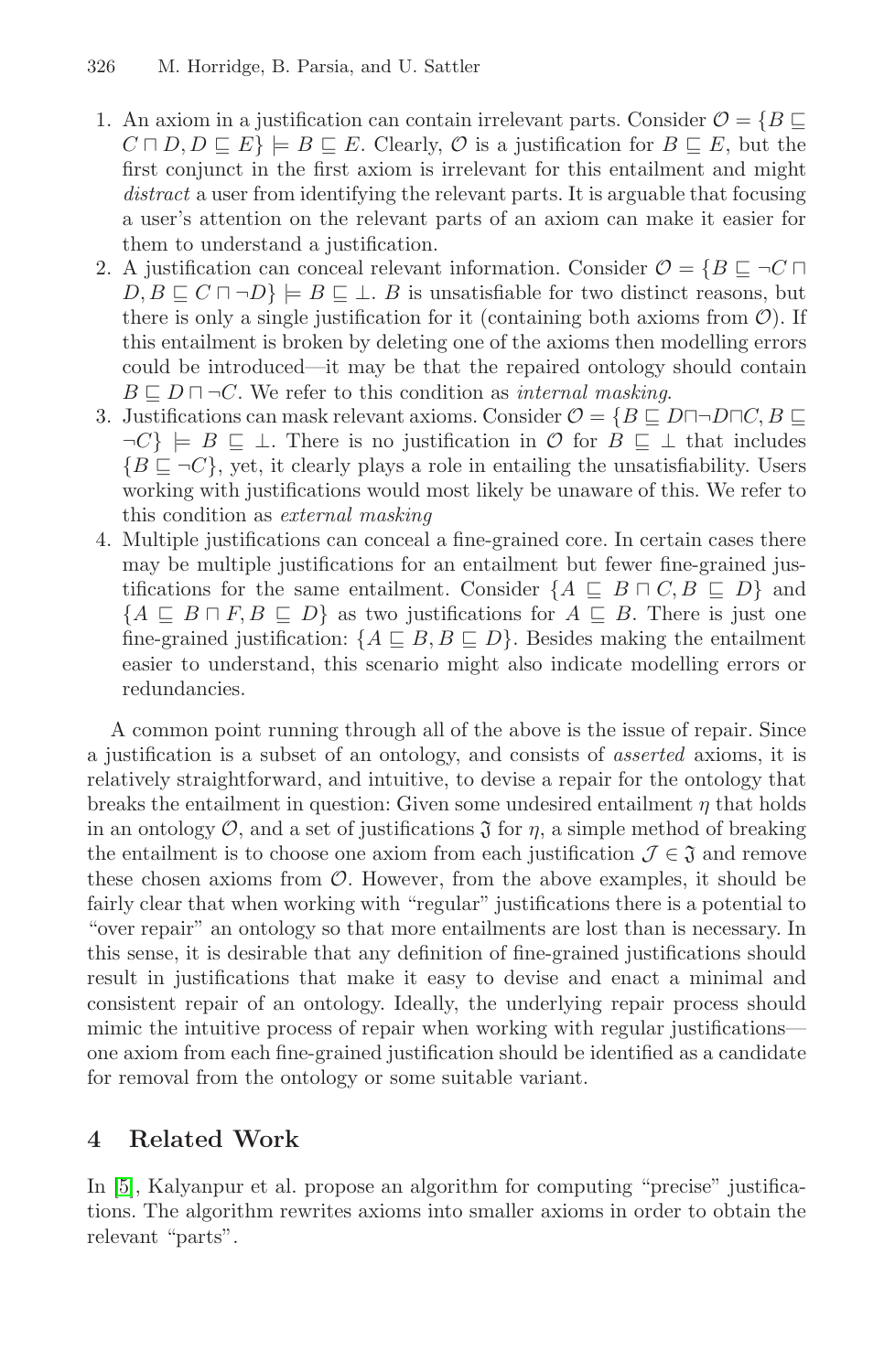The ontology editor Swoop [2] features the ability to "strike out" irrelevant parts of axioms in a justification. However, this is based on a heuristic approach, and while it is very efficient, and is strongly expected to be sound, it is incomplete.

In [4], Lam presents "fine grained" justifications for  $\mathcal{ALC}$  with general TBoxes. A tableaux reasoning technique, which is an extension of the technique from Meyer et al. [9] and Baader and Hollunder [10] is used.

In [8], Schlobach and Cornet focus on computing explanations for unsatisfiable classes. They define the concepts of *MUPS* (Minimal Unsatisfiability Preserving Sub-TBoxes) and MIPS (Minimal Incoherence Preserving Sub-TBoxes), which are special cases of justifications. Schlobach and Cornet describe a procedure that *syntactically generalises* all of the axioms in each MIPS to produce a generalised TBox that contains smaller axioms which are responsible for any unsatisfiable classes.

Deng et al. [11] take a novel approach to "measuring inconsistencies in description logic ontologies" by using results obtained from Game Theory. Although no details are provided, Deng claims that the technique could easily be extended to pinpoint the "proportions" of axioms that are responsible for an unsatisfiable class, via the use of clause pinpointing.

Finally, in [12] Baader et al. pinpoint axioms for entailments in the description logic  $\mathcal{EL}$ . Although the work is not concerned with fine-grained justifications, the  $\mathcal{EL}$  subsumption algorithm uses a normalisation procedure that flattens axioms and makes them smaller. These smaller axioms could be used to indicate the parts of axioms responsible for an entailment.

A common aim of all previous approaches for computing fine-grained justifications is to determine the *parts* of axioms that are responsible for a particular entailment. However, none of these approaches define exactly what they mean by *parts* of axioms. Moreover, each approach is specific to a particular implementation technique and is defined in an *operational* sense. This means that it is generally unclear as to what exactly constitutes a fine-grained justification. As a consequence, it is unclear as to whether any one approach for computing finegrained justifications would result in the obtaining the same set of fine-grained justifications for an entailment when compared to another approach.

In summary, a *general definition of fine-grained justifications* is needed. Ideally, such a definition would not be tied to a particular DL. This definition would then permit the evaluation and comparison of algorithms for computing fine-grained or "precise" justifications and, it would make it possible to investigate the underlying problem in a thorough way.

# **5 Laconic and Precise Justifications Defined**

There appear to several desirable properties that a definition for fine-grained justifications should satisfy. In particular:

**– Minimality** Each axiom in a fine-grained justification should, in some sense, be as *small* as possible—each axiom should only capture the parts of the asserted form that are required for the entailment in question to hold.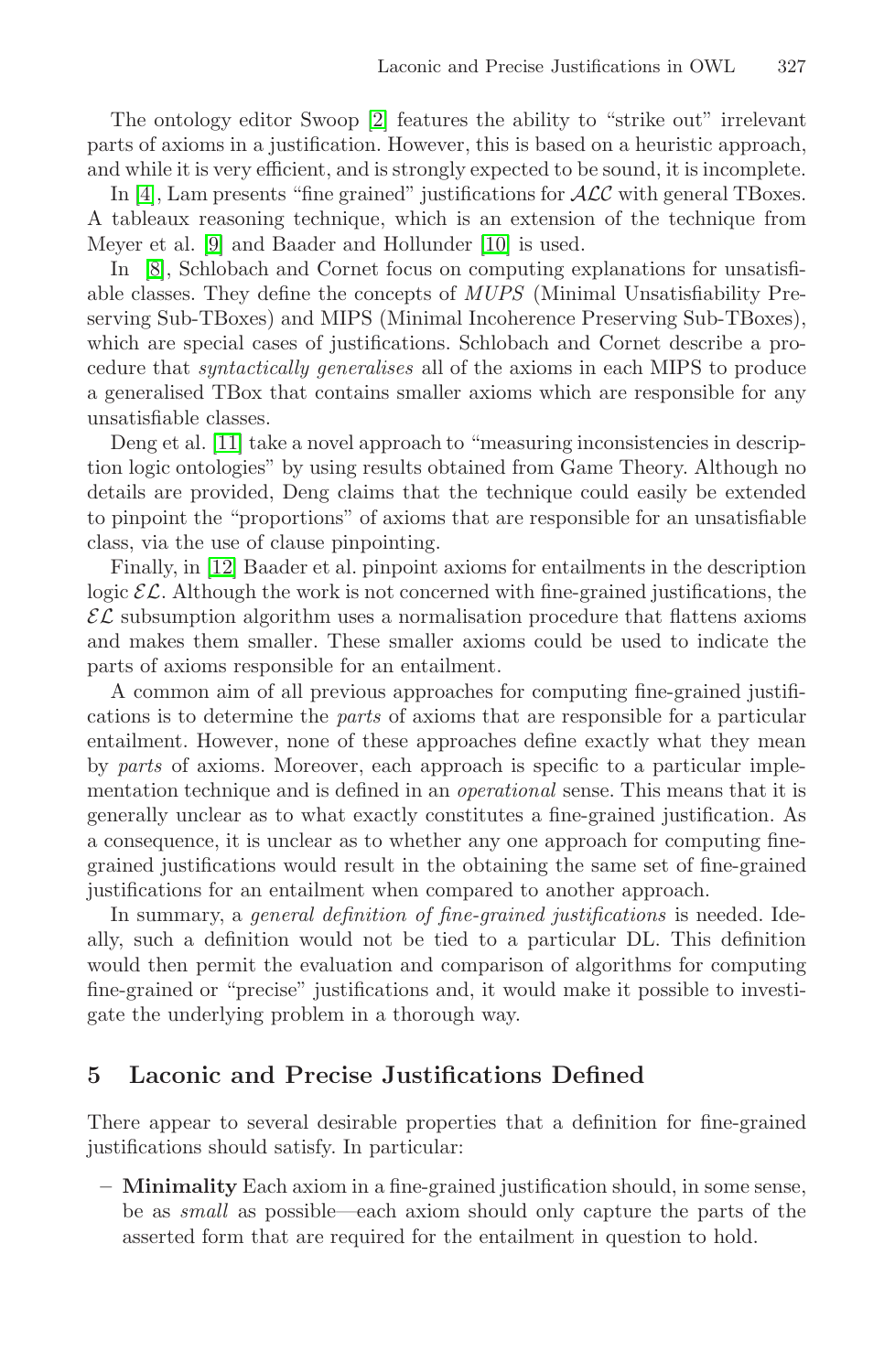**– Repair** As with regular justifications, fine-grained justifications should suggest as simple a repair as possible. Ideally, removing an axiom from a finegrained justification should generate a repair that is minimal in terms of lost entailments.

In what follows a definition of fine-grained justifications is proposed. This definition consists of two parts: 1) a definition of what we term *laconic justifications*, which informally are justifications that do not contain any superfluous parts; 2) a definition of what we term *precise* justifications, that can be derived from laconic justifications, and are such that their axioms are flat, small and semantically minimal. Precise justi[fica](#page-15-8)tions are pri[maril](#page-15-9)y geared towards repair.

### **5.1** *δ***–The Structural Transformation**

The definition of laconic justifications below uses  $\delta(\mathcal{J})$ , where  $\delta$  is a satisfiability preserving *structural transformation* on  $\mathcal J$  that removes all nested descriptions and hence produces axioms that are as small and flat as possible. An appropriate transformation, a version of which is shown below, is the well known structural transformation described in Plaisted and Greenbaum [13] and used in [14].

$$
\delta(\mathcal{O}) := \bigcup_{\alpha \in \mathcal{R} \cup \mathcal{A}} \delta(\alpha) \cup \bigcup_{C_1 \sqsubseteq C_2 \in \mathcal{T}} \delta(\top \sqsubseteq \mathsf{nnf}(\neg C_1 \sqcup C_2))
$$

$$
\delta(D(a)) := \delta(\top \sqsubseteq \neg \{a\} \sqcup \mathsf{nnf}(D))
$$

$$
\delta(\top \sqsubseteq \mathbf{C} \sqcup D) := \delta(\top \sqsubseteq A'_D \sqcup \mathbf{C}) \cup \bigcup_{i=1}^n \delta(A'_D \sqsubseteq D_i) \text{ for } D = \bigcap_{i=1}^n D_i
$$

$$
\delta(\top \sqsubseteq \mathbf{C} \sqcup \exists R.D) := \delta(\top \sqsubseteq A_D \sqcup \mathbf{C}) \cup \{A_D \sqsubseteq \exists R.A'_D\} \cup \delta(A'_D \sqsubseteq D)
$$

$$
\delta(\top \sqsubseteq \mathbf{C} \sqcup \forall R.D) := \delta(\top \sqsubseteq A_D \sqcup \mathbf{C}) \cup \{A_D \sqsubseteq \forall R.A'_D\} \cup \delta(A'_D \sqsubseteq D)
$$

$$
\delta(\top \sqsubseteq \mathbf{C} \sqcup \geq nR.D) := \delta(\top \sqsubseteq A_D \sqcup \mathbf{C}) \cup \{A_D \sqsubseteq \geq nR.A'_D\} \cup \delta(A'_D \sqsubseteq D)
$$

$$
\delta(\top \sqsubseteq \mathbf{C} \sqcup \leq R.D) := \delta(\top \sqsubseteq A_D \sqcup \mathbf{C}) \cup \{A_D \sqsubseteq \leq nR.A'_D\} \cup \delta(A'_D \sqsubseteq D)
$$

$$
\delta(A'_D \sqsubseteq D) := \delta(A'_D \sqsubseteq D) \text{ (If } D \text{ is of the form } A \text{ or } \neg A)
$$

$$
\delta(A'_D \sqsubseteq D) := \delta(\top \sqsubseteq \neg A'_D \sqcup D) \text{ (If } D \text{ is not of the form } A \text{ or } \neg A)
$$

$$
\delta(\beta) := \beta \text{ for any other axiom}
$$

**Note.** A is an atomic concept in the signature of  $\mathcal{O}$ ,  $A_D$  and  $A'_D$  are fresh concepts on  $A_D$  are  $A_D$  and  $B$  are arbitrary concepts cept names that are not in the signature of  $\mathcal{O}$ .  $C_i$  and  $D$  are arbitrary concepts, excluding  $\top$ ,  $\bot$  and litera[ls](#page-5-0) of the form X or  $\neg X$  where X is not in the sig-<br>nature of  $\mathcal{O}$ ,  $\mathbf{C}$  is a possibly empty disjunction of arbitrary concepts  $C = D$ nature of  $\mathcal{O}$ , **C** is a possibly empty disjunction of arbitrary concepts.  $C \equiv D$ is syntactic sugar for  $C \sqsubseteq D$  and  $D \sqsubseteq C$ , as is  $=nR.D$  for  $\geq nR.D \sqcap \leq nR.D$ .<br>Domain and range axioms are GCIs so that  $Domain(R,C)$  means  $\exists R \top \sqsubset C$ . Domain and range axioms are GCIs so that  $Domain(R, C)$  means  $\exists R.\top \sqsubseteq C$ ,<br>and  $Range(R, C)$  means  $\top \sqsubset \forall R, C$ . The negation pormal form of D is not(D). and  $Range(R, C)$  means  $\top \sqsubseteq \forall R.C$ . The negation normal form of D is nnf(D).<br>The transformation ensures that concent names that are in the signature of

<span id="page-5-0"></span>The transformation ensures that concept names that are in the signature of O only appear in axioms of the form  $X \subseteq A$  or  $X \subseteq \neg A$ , where X is some concept pame not occurring in the signature of  $O$ . Note that the structural concept name *not* occurring in the signature of  $O$ . Note that the structural transformation does not use structure sharing<sup>3</sup>.

<sup>&</sup>lt;sup>3</sup> For example, given  $\top \sqsubseteq C \sqcup \exists R.C$ , two new names should be introduced, one for each use of C, to give  $\{\top \sqsubseteq X_0 \sqcup X_1, X_1 \sqsubseteq \exists R.X_2, X_2 \sqsubseteq C\}$ . The preclusion of structure sharing ensures that the different positions of C are captured.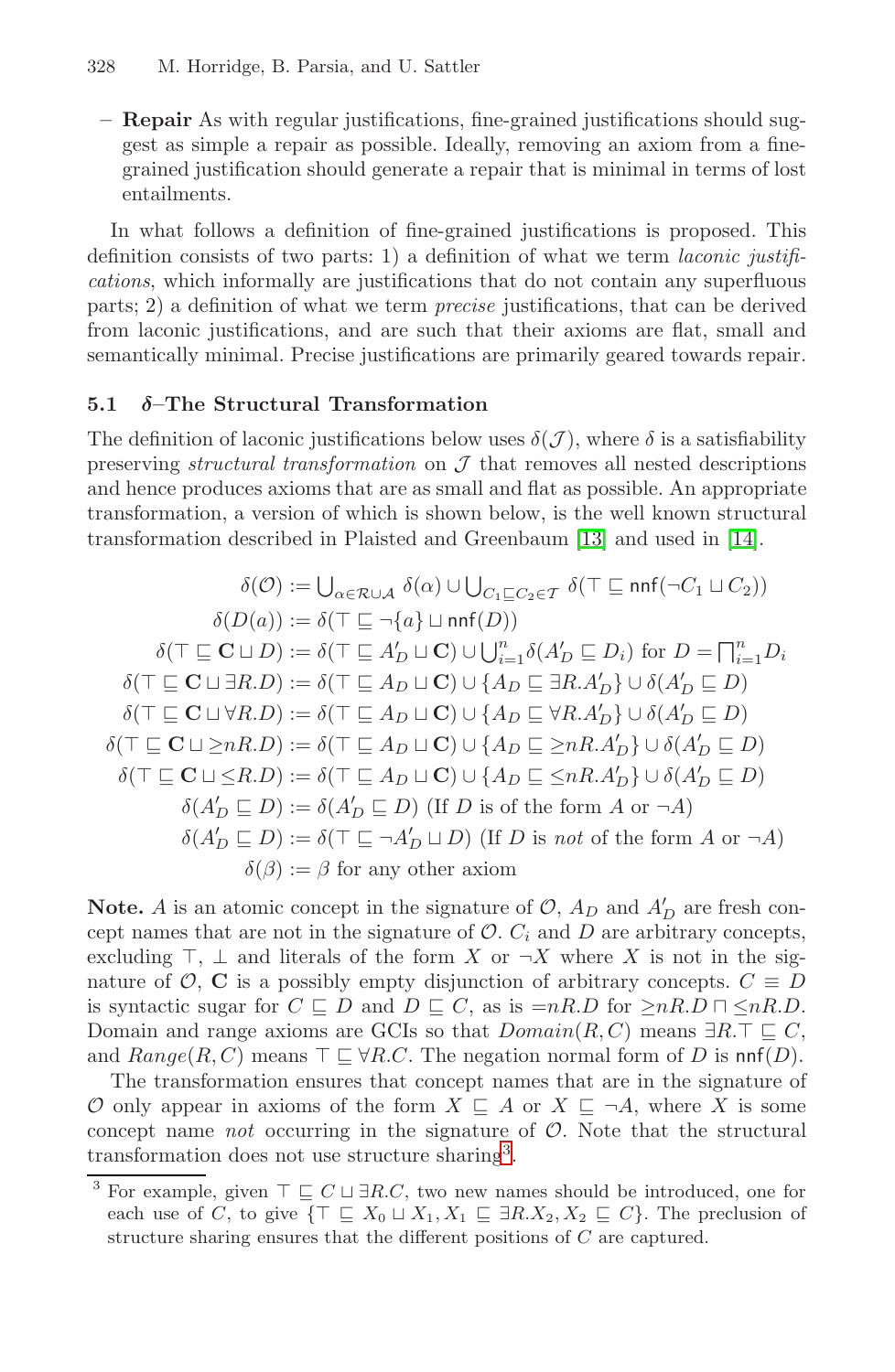### **5.2 Axiom Length**

The definition of laconic justifications uses the notion of the length of an axiom. Length is defined as follows: For  $X, Y$  a pair of concepts or roles,  $A$  a concept name, and  $R$  a role, the length of an axiom is defined as follows:

 $|X \subseteq Y| := |X| + |Y|, \quad |X \equiv Y| := 2(|X| + |Y|), \quad |Sym(R)| = |Trans(R)| := 1,$ 

where

$$
|\top| = |\bot| := 0,
$$
  
\n
$$
|A| = |\{i\}| = |R| := 1,
$$
  
\n
$$
|\neg C| := |C|
$$
  
\n
$$
|C \sqcap D| = |C \sqcup D| := |C| + |D|
$$
  
\n
$$
|\exists R.C| = |\forall R.C| = |\ge nR.C| = |\le nR.C| := 1 + |C|
$$

<span id="page-6-0"></span>**Note.** This definition is slightly different from the usual definition, but it allows cardinality axioms such as  $A \sqsubseteq \leq 2R.C$  to be weakened to  $A \sqsubseteq \leq 3R.C$  without increasing the length of the axiom increasing the length of the axiom.

### <span id="page-6-2"></span><span id="page-6-1"></span>**5.3 Laconic Justifications**

<span id="page-6-3"></span>With a suitable structural transformation,  $\delta$ , and the notion of axiom length in hand, laconic justifications can be defined. (Recall that  $\mathcal{O}^*$  is the deductive closure of  $\mathcal{O}$ )

**Definition 2.** *(Laconic Justification) Let*  $\mathcal{O}$  *be an ontology such that*  $\mathcal{O} \models \eta$ *.* <sup>J</sup> *is a* laconic justification *for* η *over* <sup>O</sup>*:*

*1. J is a justification for*  $\eta$  *in*  $\mathcal{O}^{\star}$ <br>*9.*  $\delta(\mathcal{I})$  *is a justification for n in* 2.  $\delta(\mathcal{J})$  *is a justification for*  $\eta$  *in*  $(\delta(\mathcal{O}))^*$ <br><sup>2</sup> For each  $\alpha \in \delta(\mathcal{J})$  there is no  $\alpha'$  such *3. For each*  $\alpha \in \delta(\mathcal{J})$  *there is no*  $\alpha'$  *such that* (a)  $\alpha \models \alpha'$  *and*  $\alpha' \not\models \alpha$ *(a)*  $\alpha$   $\models$  α' *and*  $\alpha'$   $\not\models$  α<br>*(b)*  $|α'| < |α|$ *(b)*  $|\alpha'| \leq |\alpha|$ <br>*(c)*  $\delta(\mathcal{I}) \setminus \mathcal{I}_{\Omega}$ *(c)*  $\delta(\mathcal{J}) \setminus {\alpha} \cup \delta({\alpha'})$  $\delta(\mathcal{J}) \setminus {\alpha} \cup \delta({\alpha'})$  $\delta(\mathcal{J}) \setminus {\alpha} \cup \delta({\alpha'})$  $\delta(\mathcal{J}) \setminus {\alpha} \cup \delta({\alpha'})$  *is a justification for*  $\eta$  *in*  $(\delta(\mathcal{O}))^*$ 

Intuitively, a laconic justification is a justification where all axioms only contain sub-concepts (parts) that are relevant for the entailment in question, and moreover, these sub-concepts (parts) are *as weak as possible*.

#### **5.4 Notes on Definition 2**

 $\mathcal{O}^*$ —the deductive closure of  $\mathcal{O}$ . It is apparent from Definition 2(1) that laconic justifications for an entailment in an ontology may be drawn from the deductive closure of that ontology. Therefore, unlike regular justifications, laconic justifications are not specific to the asserted axioms in an ontology. This ensures that it is possible to capture the internal and external masking cases highlighted in Section 3.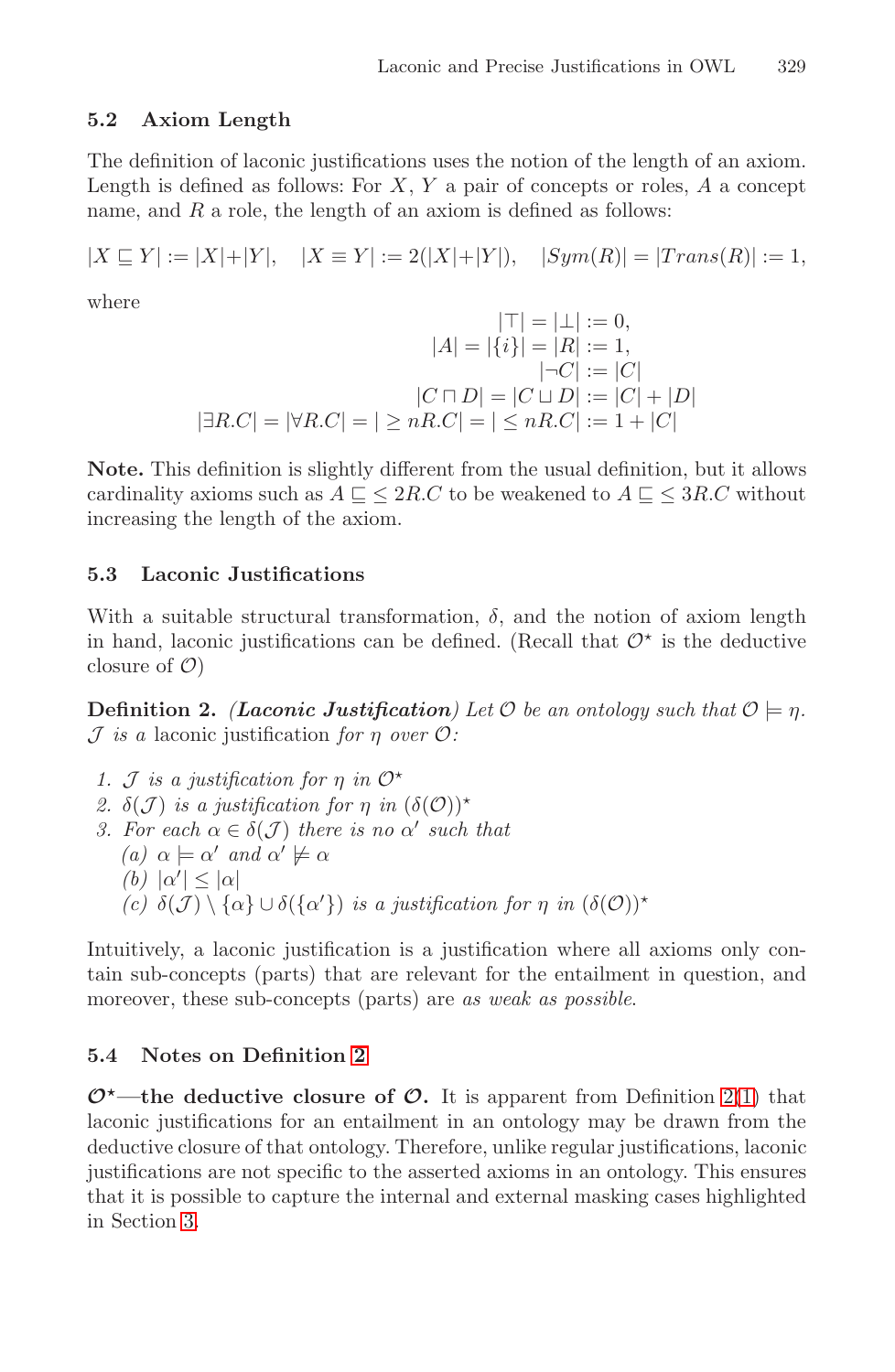*δ***—a structural transformation.** The primary use of a structural transformation in Definition 2 is to transform a justification into an equi-satisfiable set of axioms,  $\delta(\mathcal{J})$ , where each axiom does not have any nested complex descriptions (each axiom is "flattened [o](#page-6-2)ut") and eac[h a](#page-6-0)xiom is as small as possible. These axioms can be thought of as a representation of all of the "parts" of the axioms in J. Thus, ensuring that the axioms in  $\delta(\mathcal{J})$  are as weak as possible ensures that all "parts" of axioms in a laconic justification are as weak as possible.

Applying the transformation to a justification results [in](#page-6-3) two possibilities:

- 1.  $\delta(\mathcal{J})$  is *not* a justification for  $\eta$ —it is a superset of a justification for  $\eta$ because  $J$  consists of axioms that contains parts or strong parts that are not required for  $\mathcal{J} \models \eta$ . Hence condition 2 of Definition 2 is violated and  $\mathcal{J}$ is not laconic.
- 2.  $\delta(\mathcal{J})$  *is* a justification for  $\eta$ , which implies that all sub-concepts of all axioms (in their existing or in a weakened form) are required for  $\mathcal{J} \models n$ . Hence, if each axiom in  $\delta(\mathcal{J})$  is as weak as possible, as dictated by condition 3 of Definition 2, then  $J$  is laconic.

<span id="page-7-0"></span>*Example 1.* Consider the following ontology  $\mathcal{O} = {\alpha_1 : A \sqsubseteq B, \alpha_2 : B \sqsubseteq D, \alpha_3 : A \sqsubseteq B \sqcap C}$ .  $A \subseteq B \sqcap C$   $\models A \subseteq D$ . There are two justifications for  $\mathcal{O} \models A \subseteq D$ ,  $J_1 =$ <br> $\{\alpha_1, \alpha_2\}$  and  $J_2 = \{\alpha_2, \alpha_3\}$ . By Definition 2, L, is a laconic justification since  $\{\alpha_1, \alpha_2\}$  and  $J_2 = \{\alpha_2, \alpha_3\}$ . By Definition 2,  $J_1$  *is* a laconic justification since  $\delta(J_1) = {\top \sqsubseteq X_0 \sqcup X_1, X_0 \sqsubseteq \neg A, X_1 \sqsubseteq B, \top \sqsubseteq X_2 \sqcup X_3, X_2 \sqsubseteq \neg B, X_3 \sqsubseteq D}$ neither of these axioms can be weakened further without lengthening them or without resulting in  $\mathcal{J}_1 \not\models A \sqsubseteq D$ . Conversely,  $\mathcal{J}_2$  *is not* a laconic justification<br>since after performing the structural transformation to obtain  $\delta(\mathcal{J})$  a superset since after performing the structural transformation to obtain  $\delta(\mathcal{J})$  a superset of a justification for  $\eta$  is obtained.

#### **Definition 3.** *(Precise Justification)*

Let O be an ontology such that  $\mathcal{O} \models \eta$ . Let J be a justification for  $\mathcal{O} \models \eta$  and *let*  $\mathcal{J}' = \delta(\mathcal{J})$ *.*  $\mathcal{J}'$  *is* precise *with respect to*  $\mathcal{J}$  *if*  $\mathcal{J}$  *is a laconic justification for*  $\mathcal{O} \models \eta.$ 

Intuitively, a precise justification is a version of a laconic justification where the axioms contained in the precise justification are as flat, small and as weak as possible. In essence, a precise justification is a "repair friendly" version of a laconic justification. Note that *a precise justification is precise with respect to a laconic justification*[—a](#page-7-0) justification cannot in itself be precise.

**Lemma 1.** *All laconic justifications can be converted to precise justifications by means of the structural transformation,* δ*.*

### **5.5 Repair**

Although "repair" is not the primary subject of this paper, it should be noted that the motivation behind Definition 3 is based on the notion that it should be possible to generate a repair that makes semantically minimal changes to an ontology. Because, by definition, a precise justification contains axioms that are maximally flat, small and weak, it is only necessary to remove one of these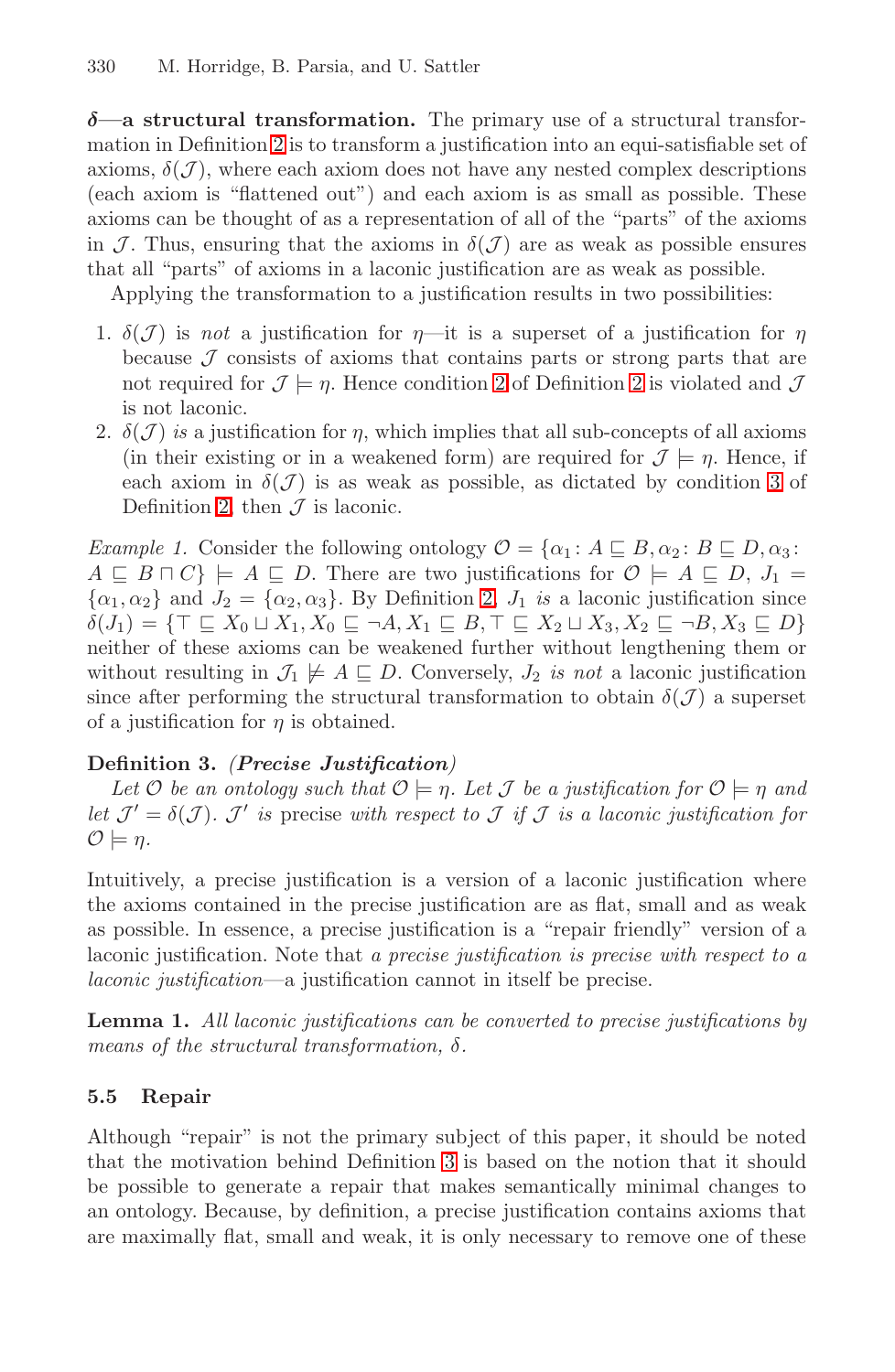axioms in order to generate a minimal repair. A semantically minimal repair will be generated if an axiom of the form  $X \sqsubseteq A$  or  $X \sqsubseteq \neg A$ , where X is any named<br>introduced in the structural transformation and A is a concept name occurring introduced in the structural transformation and  $\tilde{A}$  is a concept name occurring in the signature of  $\mathcal{O}$ , is removed (hence the requirement that  $\delta$  produces axioms where concept names from the signature of  $\mathcal O$  only occur in the aforementioned pattern).

In order to generate a semantically minimal repair for an entailment, laconic justifications for the entailment should be first generated, then precise justifications for these laconic justifications should be computed. The precise justifications can then be used to guide the process of axiom selection to indicate the parts of asserted axioms that should be removed.

# **6 Filtering Laconic Justifications**

Since laconic justifications are defined with respect to the deductive closure of an ontology, it is not difficult to see that there could be many laconic justifications for an entailment. For example, given  $\mathcal{O} = \{C \sqsubseteq D \sqcap \neg D \sqcap E, A \sqsubseteq B\}$ , laconic<br>instifications for  $\mathcal{O} \sqsubseteq C \sqsubseteq \bot$  include  $\{C \sqsubseteq D \sqcap \neg D\}$  and  $\{C \sqsubseteq D \sqsubseteq \neg D\}$ justifications for  $\mathcal{O} \models C \sqsubseteq \bot$  include  $\{C \sqsubset D \sqcap \neg D\}$  and  $\{C \sqsubseteq D, C \sqsubseteq \neg D\}$ .<br>It is noticeable that both of these justifications are somewhat structurally or It is noticeable that both of these justifications are somewhat structurally or syntactically related to the asserted axioms in  $\mathcal{O}$ . However, Definition 2, also admits other laconic justifications such as  $\{C \subseteq B \sqcap \neg B\}$  (since  $C \subseteq B \sqcap \neg B$  is also in the deductive closure of (2). Despite the fact that this is a valid  $\neg B$  is also in the deductive closure of  $\mathcal{O}$ ). Despite the fact that this is a valid laconic justification, it is arguable that justifications of this ilk, which could be considered to be syntactically irrelevant or "incidental", are not of general interest to an ontology modeller who is trying to understand the reasons for an entailment.

In order to focus on syntactically relevant laconic justifications, a filter on the deductive closure, called  $\mathcal{O}^+$ , is introduced.  $\mathcal{O}^+$  is essentially a *representative* of the deductive closure of an ontology, which gives rise to *preferred* laconic justifications.

**Definition 4.**  $(\mathcal{O}^+$  *completeness)* Let  $\mathcal{O}$  be an ontology,  $\mathcal{O}^+$  a set of axioms *such that*  $\mathcal{O} \subseteq \mathcal{O}^+ \subseteq \mathcal{O}^*$ , and  $\eta$  *such that*  $\mathcal{O} \models \eta$ .  $\mathcal{O}^+$  *is* complete for  $\eta$  *and*  $\mathcal{O}$  *if for*  $\tilde{\gamma}$  *the set of all laconic justifications for*  $n, w, r, \mathcal{O}^+$  *for any*  $\mathcal{O$ *if for*  $\mathfrak J$  *the set of all laconic justifications for*  $\eta$  *w.r.t.*  $\mathcal O^+$ *, for any*  $\mathcal O'$  *such that*  $\mathcal{O}' \subseteq \mathcal{O}^+$ *, if*  $\mathcal{O}' \not\models \mathcal{J}$  *for all*  $\mathcal{J} \in \mathfrak{J}$ *, then*  $\mathcal{O}' \not\models \eta$ *.* 

Completeness ensures that the laconic justifications can be used for a simple repair: if an ontology is weakened so that it entails none of the laconic justifications, then it no longer entails  $\eta$ .

The exact details of how to construct a suitable  $\mathcal{O}^+$  depend somewhat on how laconic justifications will be used. For example, an application that presents laconic justifications to end users may well prefer justifications that maintain conjunctions or disjunctions. For example given  $\mathcal{O} = \{C \sqsubseteq D \sqcap \neg D \sqcap E\}$ , it<br>might be preferable to generate  $\{C \sqsubseteq D \sqcap \neg D\}$  as opposed to  $\{C \sqsubseteq D \sqsubseteq \neg D\}$ might be preferable to generate  $\{C \sqsubseteq D \sqcap \neg D\}$  as opposed to  $\{C \sqsubseteq D, C \sqsubseteq \neg D\}$ <br>as a laconic instification for  $C \sqsubseteq \bot$ . The reverse may be true if generating laconic as a laconic justification for  $C \sqsubseteq \bot$ . The reverse may be true if generating laconic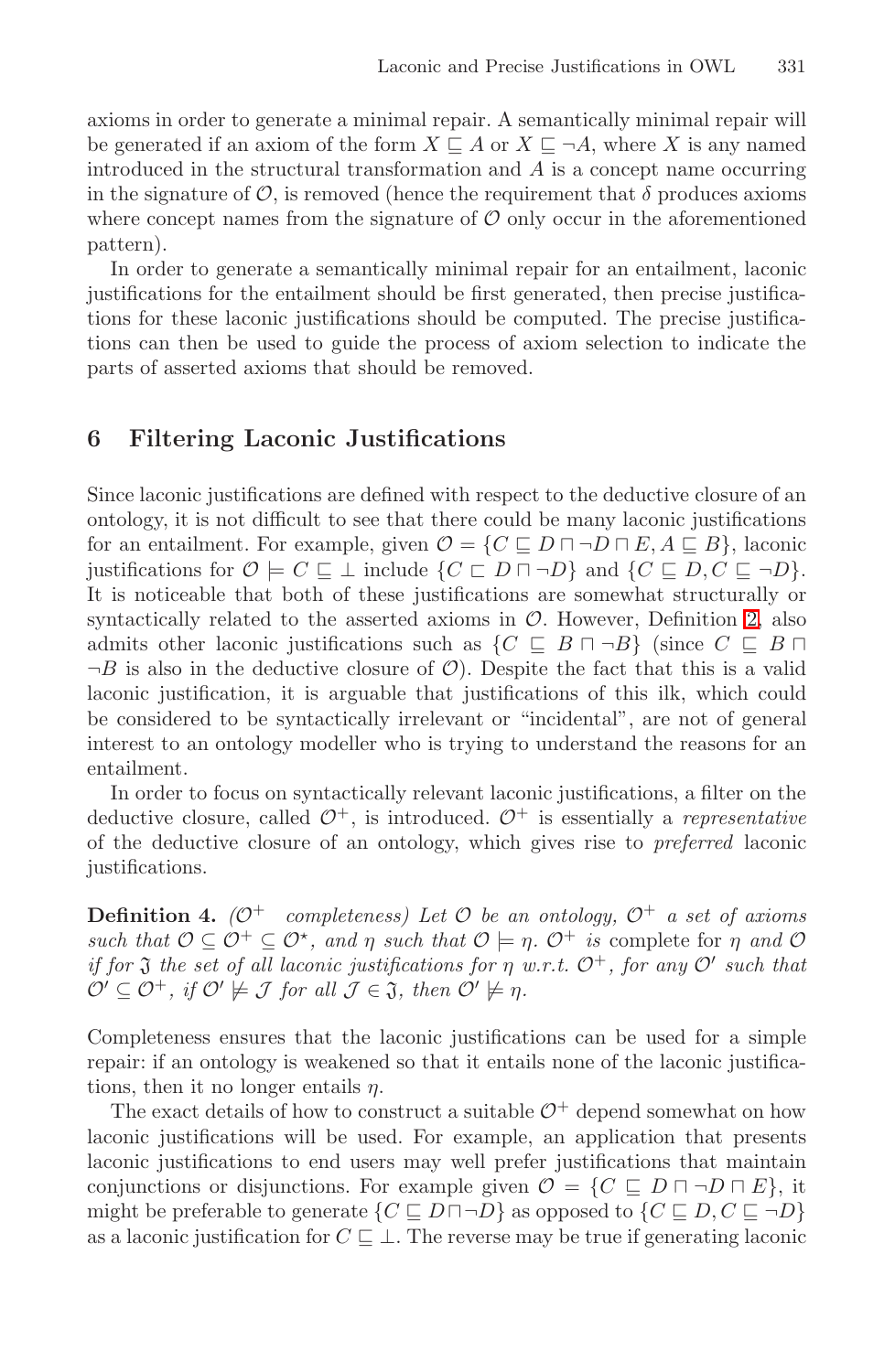justifications to display in a repair tool, where smaller axioms might suggest a more appropriate repair.

In what follows an  $\mathcal{O}^+$  is specified for the description logic  $\mathcal{SHOLQ}(\mathcal{O}_{\mathcal{SHOIQ}}^+)$ so as to capture the sort of laconic (fine-grained) OWL-DL justifications in play in the literature. Importantly,  $\mathcal{O}_{\mathcal{SHOIQ}}^+$  produces laconic justifications that are syntactically relevant—there is a direct correspondence between asserted axioms in  $\mathcal O$  and axioms that appear in laconic justifications, which is essential for usability in tools such as browsers and editors, and directly corresponds with the strike out feature that is available in Swoop. It should be noted that  $\mathcal{O}_{\mathcal{SHOIQ}}^+$  is finite, which means that the set of precise justifications with respect to  $\mathcal{O}_{SHTO}^+$ is also finite. Even though it is possibly exponentially larger than  $\mathcal{O}$ , it will later be seen that it is not necessary to compute  $\mathcal{O}_{\mathcal{SHOIQ}}^+$  in its entirety.

**Definition 5.** Let  $\mathcal{O}_{SHOIQ}^+ = {\alpha' \mid \alpha' \in \sigma(\alpha) \text{ where } \alpha \in \mathcal{O}}$ . We define the mannings  $\sigma(\alpha) \cdot \tau(C)$  and  $\beta(C)$  inductively as follows, where  $X \in \mathcal{F}_{I}$ . (i) is used *mappings*  $\sigma(\alpha)$ *,*  $\tau(C)$  *and*  $\beta(C)$  *inductively as follows, where*  $X \in \{\tau, \beta\}$  *is used as a meta-variable with*  $\overline{\tau} = \beta$ ,  $\beta = \tau$ ,  $\max_{\tau} = \top$ ,  $\max_{\beta} = \bot$ , and n' be the maximum number in number restrictions in  $\beta$ . *maximum number in number restrictions in* O*:*

$$
\sigma(C_1 \sqcup \cdots \sqcup C_n \sqsubseteq D_1 \sqcap \cdots \sqcap D_m) := \{C'_i \sqsubseteq D'_j \mid C'_i \in \beta(C_i), D'_j \in \tau(D_j)\}
$$

$$
\sigma(C \equiv D) := \sigma(C \sqsubseteq D) \cup \sigma(D \sqsubseteq C) \cup \{C \equiv D\}
$$

$$
\sigma(R \sqsubseteq S) := \{R \sqsubseteq S\}
$$

$$
\sigma(R \sqsubseteq S) := \{R \sqsubseteq S\} \cup \{S \sqsubseteq R\}
$$

$$
\sigma(Trans(R)) := \{Trans(R)\}
$$

$$
X(A) := \{\max_X, A\} \text{ for } A \text{ a concept name or } \{i\}
$$

$$
X(C_1 \sqcap \cdots \sqcap C_n) := \{C'_1 \sqcap \cdots \sqcap C'_n \mid C'_i \in X(C_i)\}
$$

$$
X(C_1 \sqcup \cdots \sqcup C_n) := \{C'_1 \sqcup \cdots \sqcup C'_n \mid C'_i \in X(C_i)\}
$$

$$
X(\neg C) := \{\neg C' \mid C' \in \overline{X}(C)\}
$$
  
\n
$$
X(\exists R.C) := \{\exists R.C' \mid C' \in X(C)\} \cup \{\top\}
$$
  
\n
$$
X(\forall R.C) := \{\forall R.C' \mid C' \in X(C)\} \cup \{\top\}
$$
  
\n
$$
X(\geq nR.C) := \{\geq mR.C' \mid C' \in X(C), n \leq m \leq n'\} \cup \{\max_{X}\}
$$
  
\n
$$
\tau(\leq nR.C) := \{\leq mR.C' \mid C' \in \beta(C), 0 \leq m \leq n\} \cup \{\top\}
$$
  
\n
$$
\beta(\leq nR.C) := \{\leq mR.C' \mid C' \in \tau(C), n \leq m \leq n'\} \cup \{\bot\}
$$
  
\n
$$
X(\{j_1, \ldots, j_n\}) := X(\{j_1\} \sqcup \cdots \sqcup \{j_n\})
$$

In essence  $\mathcal{O}_{\mathcal{SHOIQ}}^+$  generates weaker, shorter axioms from asserted axioms in  $\mathcal{O}_{\mathcal{SHOIQ}}^+$ by, for example, stepwise replacement of sub-concepts with either  $\top$  or  $\bot$ . In fact,  $\mathcal{O}^+_{\mathcal{SHOIQ}}$  parallels the well know structural transformation without transforming axioms into negation normal form or clausal form. The benefit of this being a close syntactic correspondence of axioms in  $\mathcal{O}_{\mathcal{SHOIQ}}^+$  with axioms in  $\mathcal{O}$ . From now on the subscript  $\mathcal{SHOLQ}$  is dropped so that  $\mathcal{O}^+$  refers to  $\mathcal{O}^+_{\mathcal{SHOLQ}}$ .

# <span id="page-9-0"></span>**7 Computing Laconic Justifications**

In order to compute laconic justifications for display in editors such as Swoop and Protégé-4, or for use in other tools such as automatic repair tools, it is necessary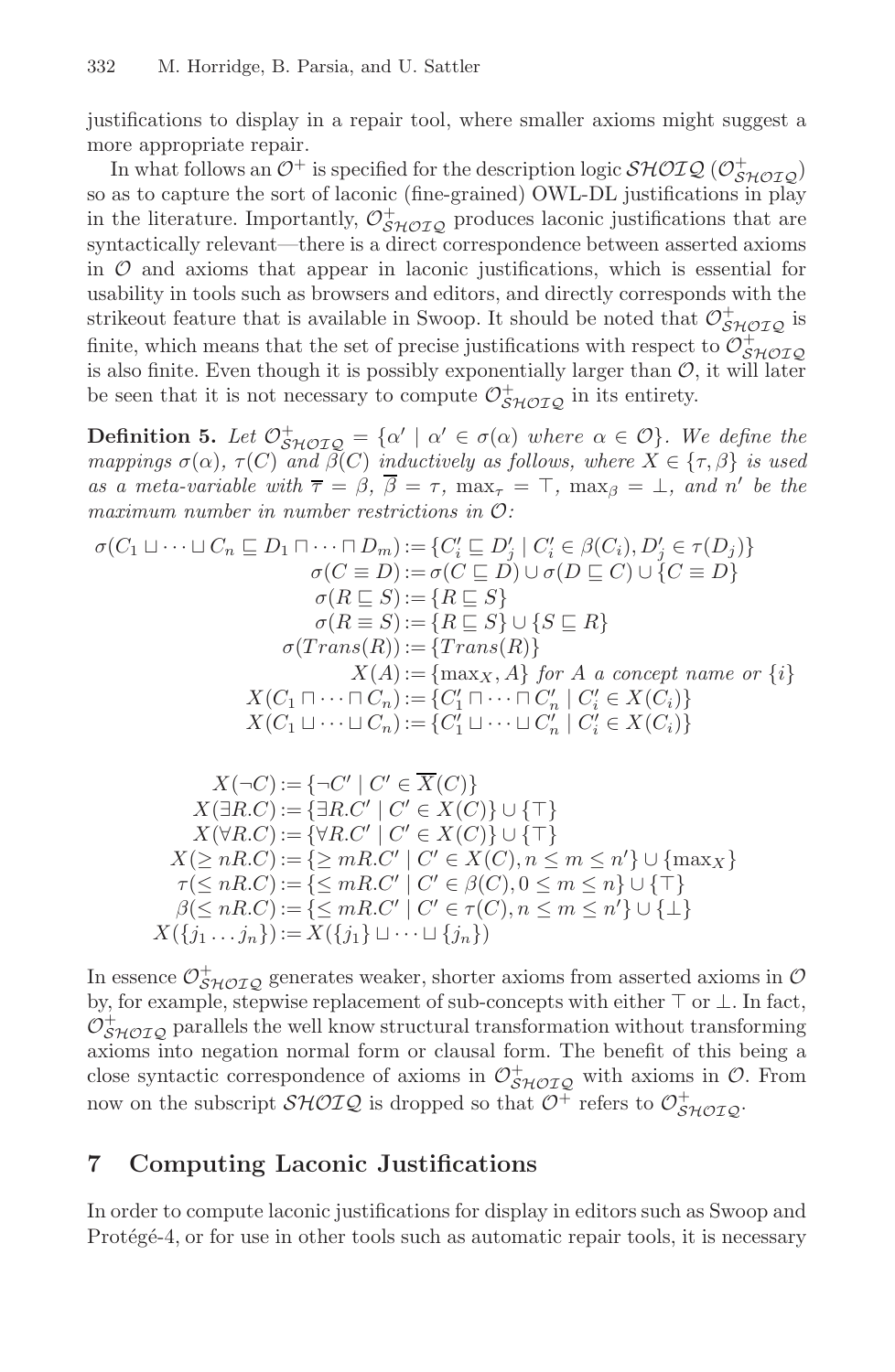to compute the *preferred laconic justifications*. Recall that these particular kinds of justifications are computed with respect to a representative of the deductive closure of an ontology, namely  $\mathcal{O}^+$ . Therefore, one of the conceptually simplest methods of computing precise justifications for an entailment  $\eta$  in an ontology  $\mathcal O$ would be to first compute  $\mathcal{O}^+$  directly from  $\mathcal O$  and then compute justifications with respect to  $\mathcal{O}^+$ . This would yield a set of justifications that is the *superset* of the set of *preferred* laconic justifications for  $\mathcal{O} \models \eta$ . The actual set of laconic justifications could then be obtained by some post processing of the justifications that were computed from  $\mathcal{O}^+$ . However, the size of  $\mathcal{O}^+$  is exponential in the size of axioms in  $\mathcal{O}$ . Since for a given entailment not all axioms and their weakenings will participate in the laconic justifications that are obtained from  $\mathcal{O}^+$ , computing  $\mathcal{O}^+$  for a whole ontology  $\mathcal O$  could be regarded as being wasteful both in terms of space and time.

```
Algorithm. ComputeLaconicJustifications
```
**Input:**  $\mathcal{O}$  an ontology,  $\eta$  and entailment such that  $\mathcal{O} \models \eta$ **Output:**  $S$ , a set of precise justifications for  $\mathcal{O} \models \eta$ <br>1.  $S \leftarrow ComputeOPlus Justifications(\mathcal{O}, \eta)$ 1.  $S \leftarrow ComputeOPlusJustifications(\mathcal{O}, \eta)$ <br>2. for  $S \in \mathcal{S}$ 2. **for**  $S \in \mathcal{S}$ <br>3. **if** 3. **if**  $IsLaconic(S, \eta) = \textbf{false}$ <br>4.  $S \leftarrow S \setminus S$ 

```
4. S \leftarrow S \setminus S<br>5. return S
5. return S
```

```
Algorithm. ComputeOPlusJustifications
```
**Input:**  $\mathcal{O}$  an ontology,  $\eta$  and entailment such that  $\mathcal{O} \models \eta$ **Output:** S, a set of justifications for  $\mathcal{O}^+ \models \eta$ <br>1.  $\mathcal{O}' \leftarrow \mathcal{O}$  $\mathcal{O}' \leftarrow \mathcal{O}$ 2.  $S \leftarrow \emptyset$ 3.  $S' \leftarrow Justifications(O', \eta)$ <br>4 report 4. **repeat** 5.  $S \leftarrow S'$ 6. **for**  $S \in \mathcal{S}$ <br>7.  $\mathcal{O}'$ 7.  $\mathcal{O}' \leftarrow (\mathcal{O}' \setminus S) \cup ComputeOPlus(S)$ <br>8  $S' \leftarrow Justifications(\mathcal{O}' n)$ 8.  $S' \leftarrow Justifications(O', \eta)$ <br>9 **until**  $S = S'$ 9. **until**  $S = S'$ 10. **return** S

**Algorithm.** *IsLaconic* **Input:** J, a justification,  $\eta$  and entailment such that  $J \models \eta$ **Output: true** if J is laconic, otherwise **false** 1.  $S \leftarrow Justifications(ComputeOPlus(\delta(J)), \eta)$ <br>2. return  $S = {\delta(\mathcal{J})}$ return  $S = \{\delta(\mathcal{J})\}$ 

It is also tempting to assume that the laconic justifications can efficiently be computed directly from regular justifications without reference to rest of the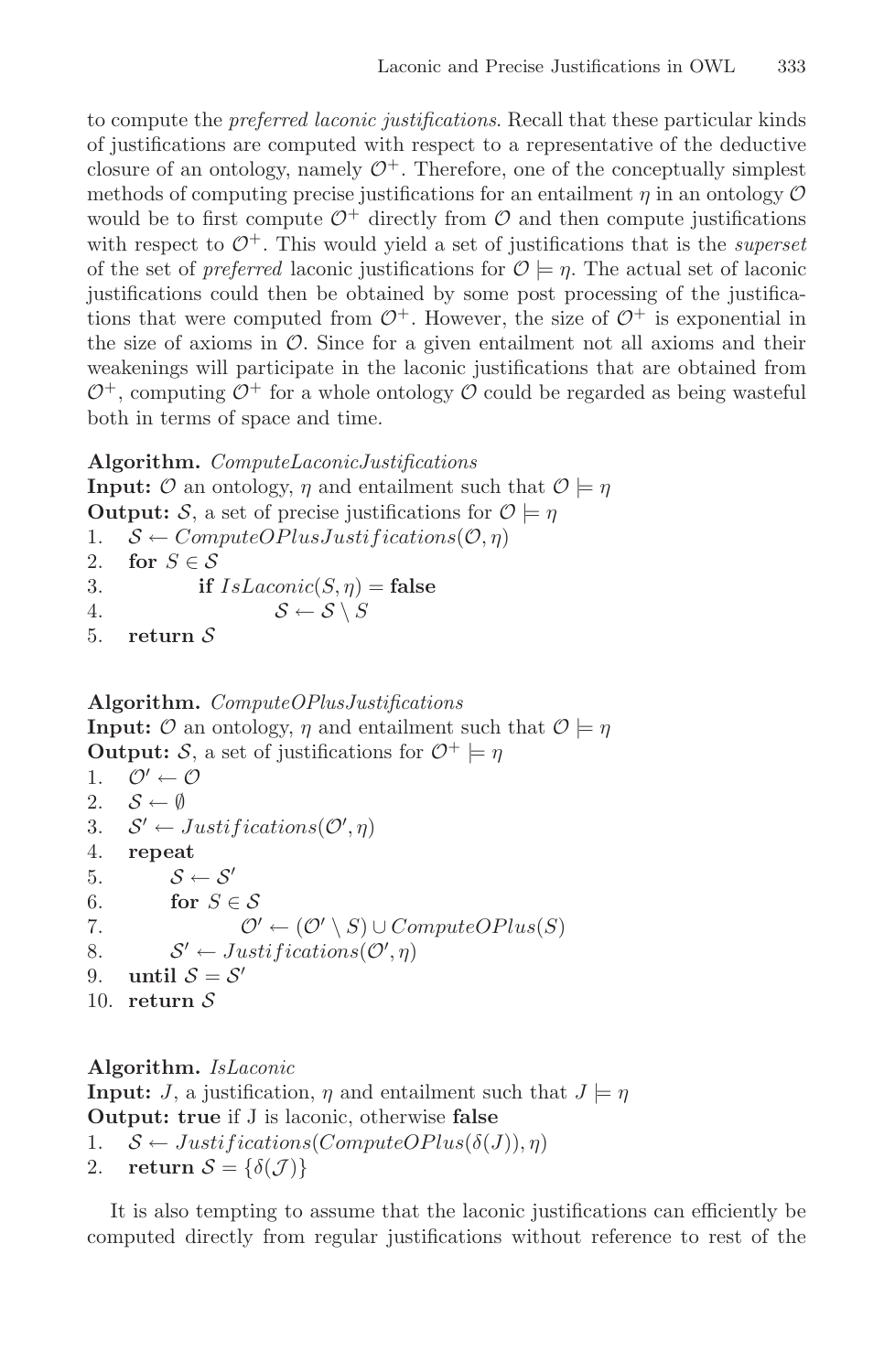ontology. While it may be sufficient to utilise this strategy when implementing a strikeout feature similar to that found in Swoop, this approach would not capture all laconic justifications with respect to  $\mathcal{O}^+$ . As described in Section 3 point 3, the *external masking* condition means that there could be laconic justifications that would not be found using this technique.

With these points in mind, an optimised algorithm for computing precise justifications, *ComputeLaconicJustifications*, is presented below. Since the algorithm does not require a specific reasoner, or indeed a particular reasoning procedure such as tableau, it is a *Black-Box* algorithm. The algorithm *incrementally* computes the set of all laconic justifications for a given entailment by incrementally computing  $\mathcal{O}^+$  from previously found justifications. This yields a set of justifications that is a superset of the laconic justifications for the entailment in question. The algorithm then processes each justification in this set to extract the justifications that are laconic justifications [u](#page-2-0)sing the IsLaconic subroutine. This subroutine essentially tests whether a justification J is laconic by computing  $ComputeOPlus(\delta(\mathcal{J}))$  and then computing laconic justifications from this set of axioms. If the justification is laconic then its singleton set will be equal to the justifications computed from  $ComputeOPlus(\delta(\mathcal{J}))$ .

The algorithm requires two main subroutines that are not defined below. Justifications, which computes the (regular) justifications for an entailment  $\eta$ that holds in some set of axioms (ontology). This subroutine can be implemented using any strategy that computes justifications in accordance with Definition 1. Additionally, the ComputeOPl[us](#page-15-10) subroutine takes a set of axioms and returns a set of axioms that represents  $\mathcal{O}^+$  computed from this set of axioms in accordance with Definition 5.

### **7.1 Performance**

In order to evaluate the practicability of computing laconic justifications, the above algorithm and subroutines were implemented using the latest version of the OWL  $API<sup>4</sup>$  backed with the Pellet reasoner [15]. This API has clean and efficient support for manipulating an ontology at the level of axioms, and has a relatively efficient and direct wrapper for Pellet. A selection of publicly available ontologies, shown in Table 1 were chosen for number of entailments that hold in [them and to pr](http://owlapi.sourceforge.net)ovide a range of expressivity.<sup>5</sup>

Each ontology was classified in order to determine the unsatisfiable classes [and atomic subsumptions. T](http://owl.cs.manchester.ac.uk/repository)hese kinds of entailments were selected as input to the compute laconic justifications algorithm because they are usually exposed by tools such as Protégé-4 or Swoop and are therefore the kinds of entailments that users typically seek justifications for. For each entailment the time to compute all regular justifications and all laconic justifications was recorded.

 $4$  http://owlapi.sourceforge.net

<sup>&</sup>lt;sup>5</sup> All of the ontologies used may be found in the TONES ontology repository at http://owl.cs.manchester.ac.uk/repository. Entailments include atomic subsumptions and unsatisfiable classes.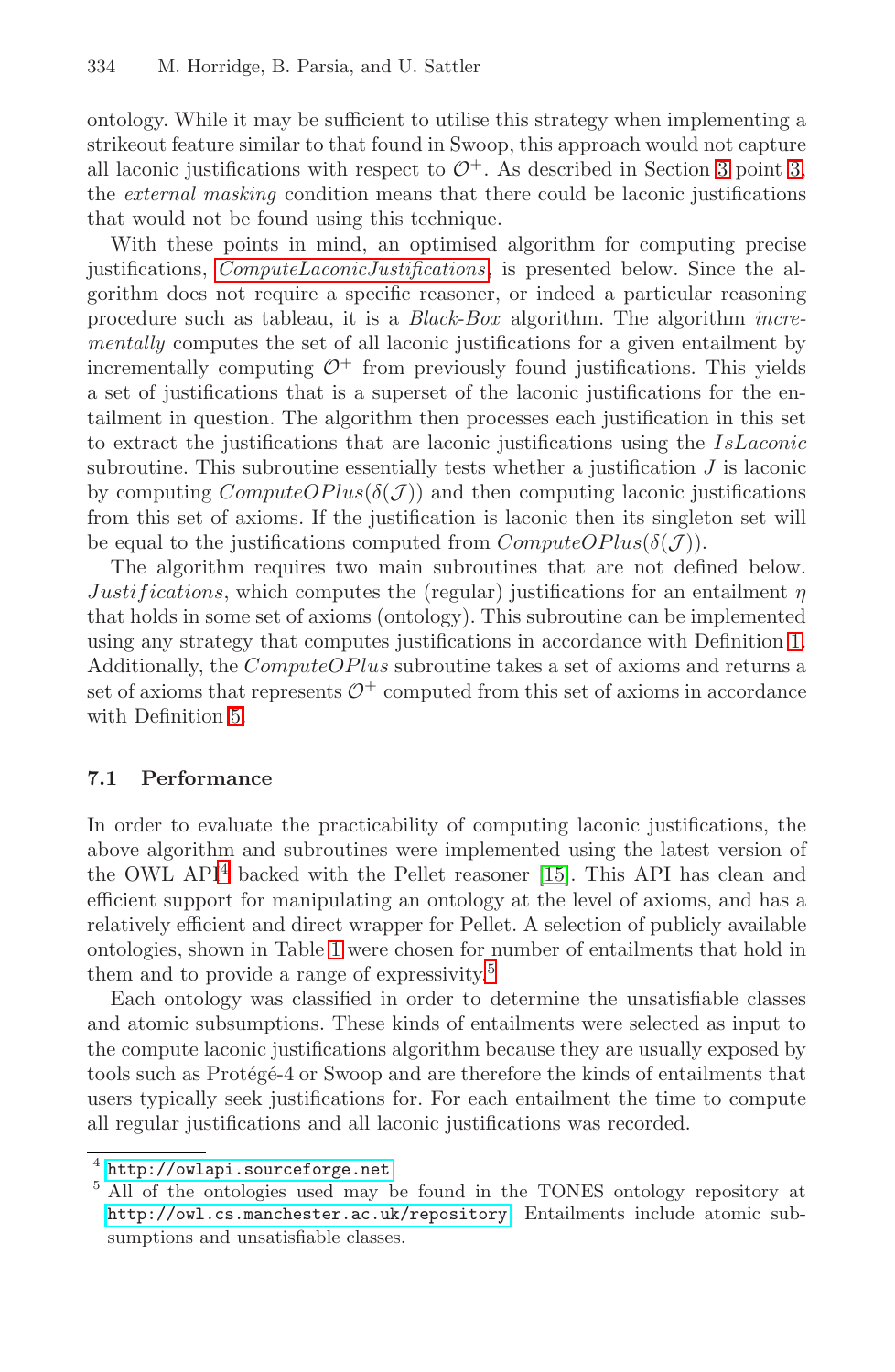|   | <b>ID</b> Ontology         | Expressivity Axioms No. Entailments |      |               |
|---|----------------------------|-------------------------------------|------|---------------|
|   | 1 Generations              | ALCOIF                              | 38   | 24            |
|   | 2 Economy                  | ALCH(D)                             | 1625 | 51            |
|   | 3 People+Pets              | ALCHOIN                             | 108  | 33            |
|   | 4 MiniTambis               | ALCN                                | 173  | 66            |
|   | 5 Nautilus                 | ALCHF                               | 38   | 10            |
|   | 6 Transport                | ALCH                                | 1157 | 62            |
|   | 7 University               | SOIN                                | 52   | 10            |
|   | 8 PeriodicTableComplex ALU |                                     | 58   | 366           |
| 9 | EarthRealm                 | ALCHO                               | 931  | 543           |
|   | 10 Chemical                | ALCHF                               | 114  | 44            |
|   | 11 DOLCE                   | SHIF                                | 351  | $\mathcal{D}$ |

**Table 1.** Ontologies used in experiment

<span id="page-12-0"></span>

**Fig. 1.** Times to compu[te](#page-12-0) justifications

Figure 1 displays the times for computing regular justifications and laconic justifications. It is clear to see that computing laconic justifications takes longer than computing regular justifications. This is to be expected since the computation of regular justifications is used as a first step for computing laconic justifications. Nevertheless, the mean time for computing laconic justifications is acceptable for the purposes of computing laconic justifications on demand in an ontology development environment. It can be seen from Figure 1 that Ontology 10, which is the Chemical ontology, required the most time computationally the average time was 100000 milliseconds (1 min 40 seconds) per entailment. Indeed, for the Chemical ontology, the average time per entailment to compute regular justifications is 20 seconds. The reason for this longer computation time, is that on average, each entailment in the chemical ontology has 9 justifications, with one entailment topping 26 justifications.

# **8 Observations on Computed Laconic Justifications**

The laconic justifications that were computed in the experiment, and the relationship that these have with their corresponding regular justifications, exhibited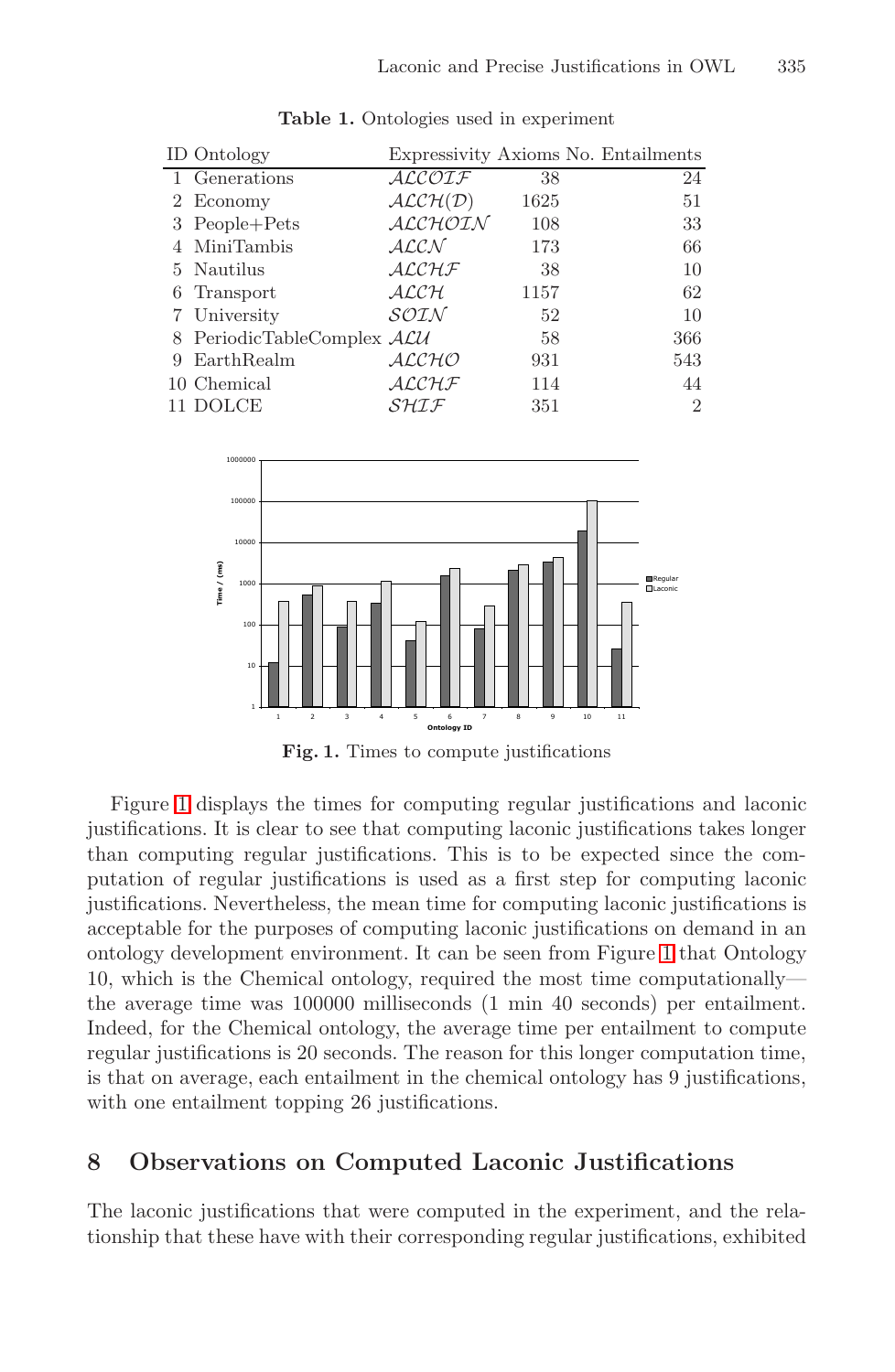several properties that verify the motivational reasons for laconic justifications (Section 3). Examples of masking and larger numbers of regular justifications than laconic justifications for a given entailment were present. This section discusses these examples.

### **8.1 Masking**

As described in Section 3 one of the main issues with regular justifications is that for a given entailment they can *mask* other justifications. An example of such masking occurs in the DOLCE ontology. The entailment quale  $\sqsubseteq$  region region = maximal contracts in the leader stress of the streament quale = region.<br>has a single justification: {quale = region □ atomic-part-of.region}. How-<br>ever, computing laconic justifications for this entailment reveal ever, computing laconic justifications for this entailment reveals that there are further justifications that are masked by this regular justification. There are three laconic justifications, the first being  $\{\text{quale } \sqsubseteq \text{region}\}$ , which is directly obtained as a weaker form of the regular justification. This first laconic just obtained as a weaker form of the regular justification. This first laconic justification could be identified in Swoop using the strike out feature (The conjunct <sup>∃</sup> atomic-part-of.region would be struck out). More interestingly, there are two additional laconic justifications: {quale  $\subseteq$  ∃atomicPartOf.region,<br>atomicPartOf  $\sqsubset$ partOf.partOf. $\sqsubset$ part $\sqsubset$ region  $\sqsubset$  ∀part region, and also atomicPartOf  $\sqsubseteq$  partOf, partOf  $\sqsubseteq$  part<sup>-</sup>, region  $\sqsubseteq$  ∀part.region} and also<br>{quale = atomicPartOf region atomicPartOf = atomicPart<sup>-</sup>  $\{ \begin{matrix} \text{quad} & \\\text{=} \end{matrix} \}$ atomicPart l  $\Box$  atomicPartOf.region, atomicPartOf  $\Box$  atomicPart−,  $atomicPart \sqsubseteq part, region \sqsubseteq \forall part. region$ <br>Masking is surprising in general, and the ab

Masking is surprising in general, and the above example is a nice illustration of how this information would not be revealed with regular justifications. In such cases the user or developer of an ontology would be completely unaware of these further justifications when attempting to formulate a repair strategy or when simply trying to gain a deeper understanding of the ontology.

## **8.2 Number of Justifications Versus Number of Laconic Justification[s](#page-2-1)**

Figure 2 displays the mean number of justifications per entailment. For ontologies 1, 2, 5, 6 and 9 (five out of eleven ontologies) the number of laconic justifications coincides with the number of regular justifications. However, for ontologies 3, 4, 7, 8 and 11, the mean number of laconic justifications per entailment is greater than that of regular justifications. This is an indication that internal or external masking is occurring for a significant number of ontologies, corresponding to the second and third motivations in Section 3. Again, these extra justifications would not be salient to a user who only works with regular justifications, and would mean that it might be impossible to gain a full understanding of an ontology when devising a repair plan.

In ontology 10, the Chemical ontology, it is evident that the mean number of laconic justifications per entailment is *less* than the number of regular justifications. In fact, in this particular ontology, there is an entailment with *six* regular justifications and only *two* laconic justifications. This situation also occurs in places in the PeriodicTableComplex ontology, where there are a large number of entailments that have two regular justifications and one laconic justification. In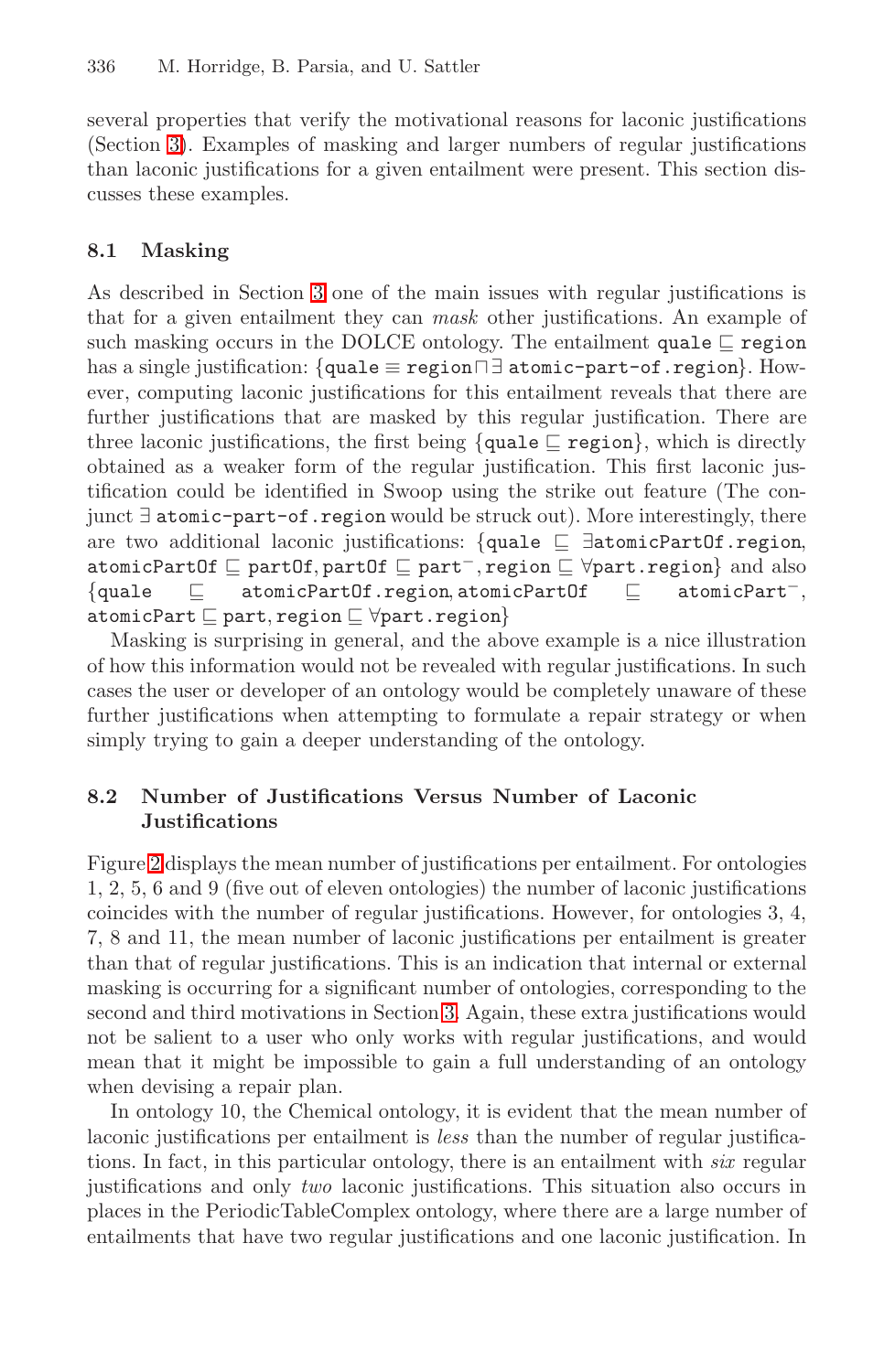

**Fig. 2.** Number of regular justifications versus the number of laconic justifications

the case where there are fewer laconic justifications than regular justifications, the laconic justifications highlight a common core amongst the regular justifications that is responsible for the entailment. Working with this information when repairing an ontology potentially minimises the possibility of applying an "over-repair" that could occur by quasi-independently examining each regular justification.

# **9 Exploiting Laconic and Precise Justifications**

It should be noted that the work presented in this paper has not covered how laconic, or in particular how precise justifications, should be presented to users, incorporated into workflows or how they might be exploited in various reasoning services. While it is easy to imagine how they can be used to provide an enhanced and complete service for striking out irrelevant parts of axioms, they could also be used as a basis for measuring incoherence, measuring complexity of understanding, as metrics for repair services, and in ontology refactoring and simplification services. The issue of presenting laconic and precise justifications and incorporating them into various services is the topic of future work.

# **10 Conclusions and Future Work**

This paper has presented a formal definition of fine-grained justifications in the form of laconic justifications and precise justifications. The definition of laconic justifications captures the intuitive notion of fine-grained justifications from previous related work, while the definition of precise justifications captures the notion of being able to generate a semantically minimal repair. An optimised algorithm to computed laconic justifications in accordance with this definition has been given and it has been shown that it is feasible to compute laconic justifications (and hence precise justifications) in practice. The definition and evaluation has provided a deeper insight into the properties of laconic justifications and